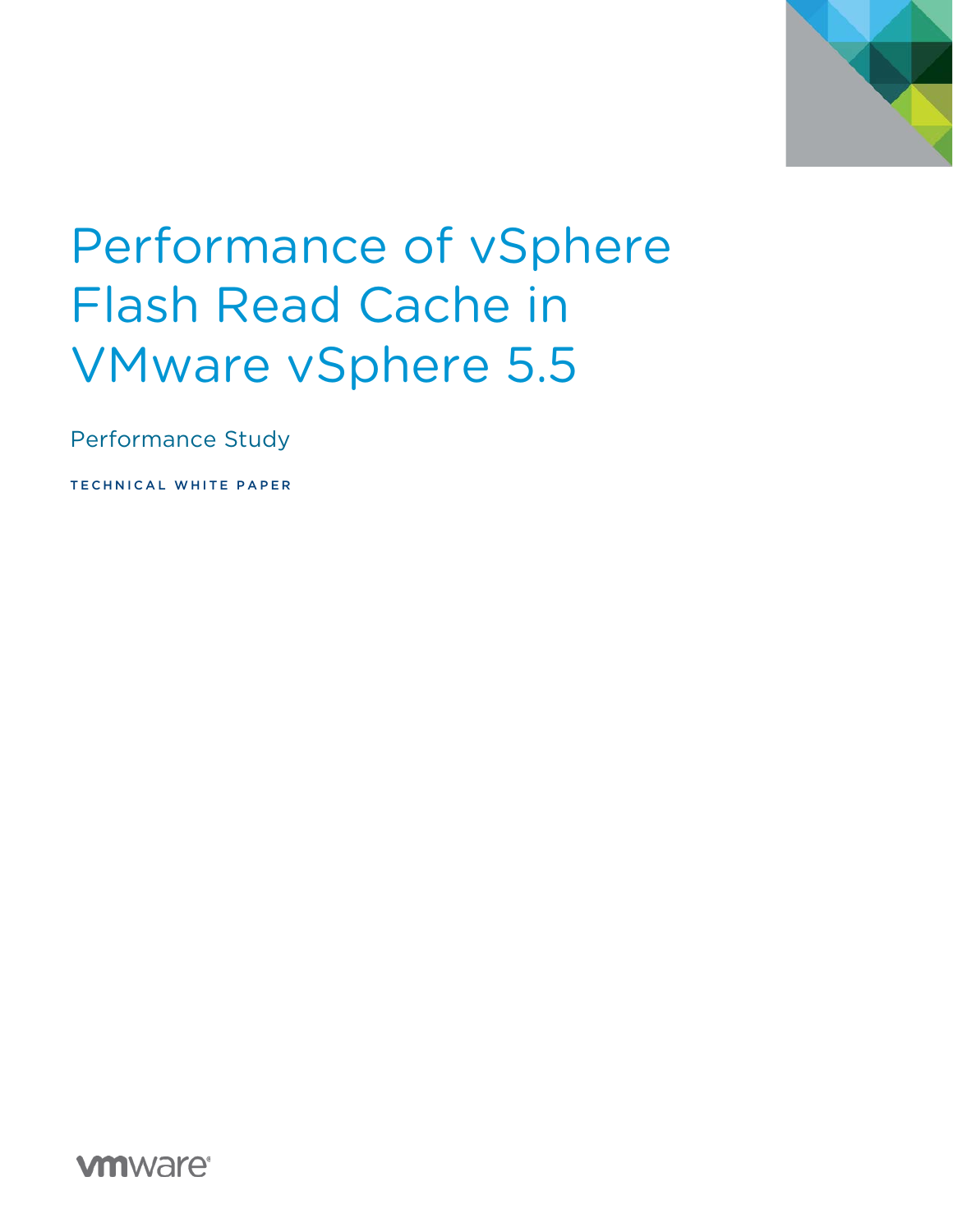### **Table of Contents**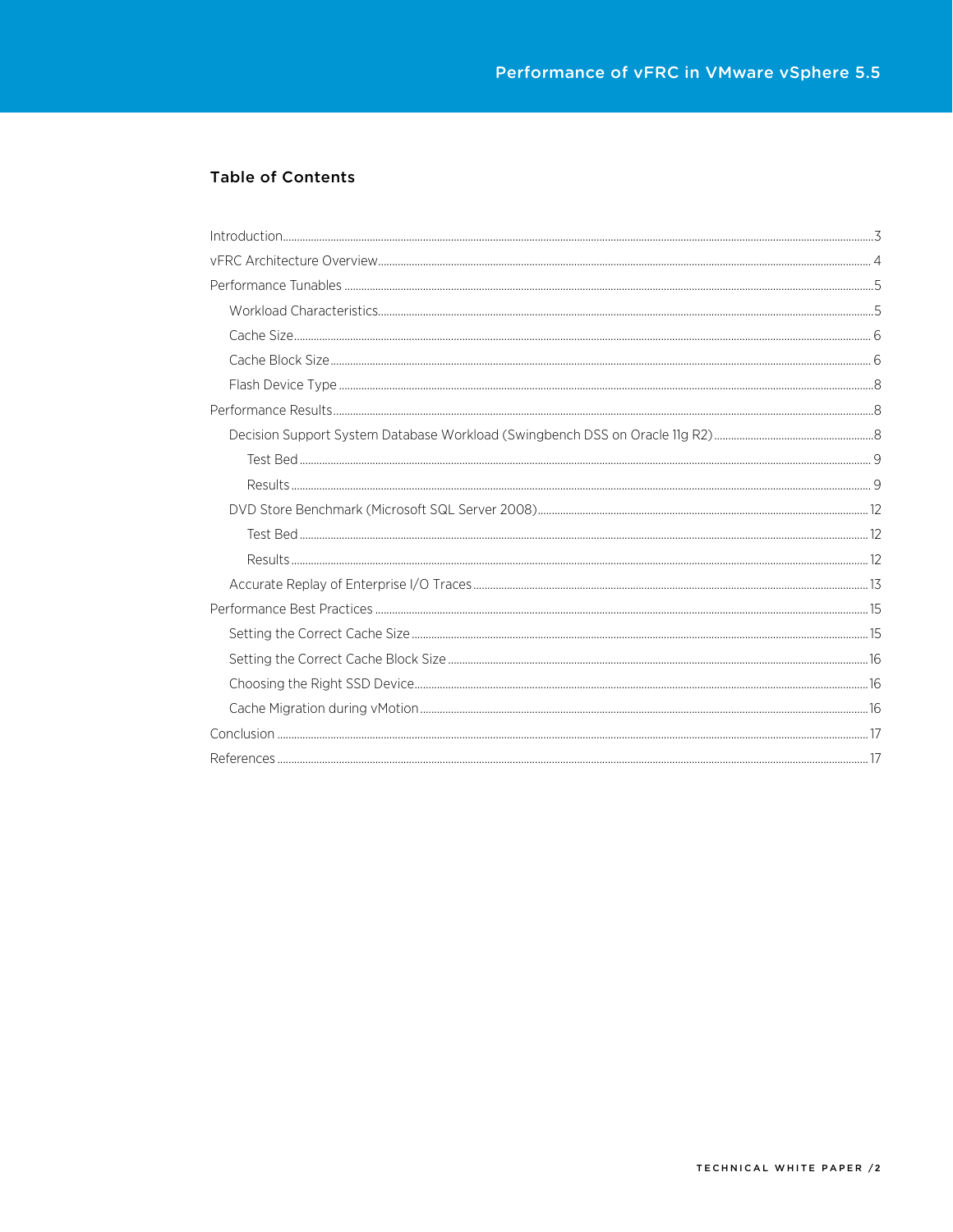# Introduction

VMware vSphere® 5.5 introduces new functionality to leverage flash storage devices on a VMware ESXi™ host. The vSphere Flash Infrastructure layer is part of the ESXi storage stack for managing flash storage devices that are locally connected to the server. These devices can be of multiple types (primarily PCIe flash cards and SAS/SATA SSD drives) and the vSphere Flash Infrastructure layer is used to aggregate these flash devices into a unified flash resource. You can choose whether or not to add a flash device to this unified resource, so that if some devices need to be made available to the virtual machine directly, this can be done.

The flash resource created by the vSphere Flash Infrastructure layer can be used for two purposes: (1) read caching of virtual machine I/O requests (vSphere Flash Read Cache) and (2) storing the host swap file. This paper focuses on the performance benefits and best practice guidelines when using the flash resource for read caching of virtual machine I/O requests.

vSphere Flash Read Cache (vFRC) is a feature in vSphere 5.5 that utilizes the vSphere Flash Infrastructure layer to provide a host-level caching functionality for virtual machine I/Os using flash storage. The goal of introducing the vFRC feature is to enhance performance of certain I/O workloads that exhibit characteristics suitable for caching.

In this paper, we first present an overview of the vFRC architecture, detailing the workflow in the read and write I/O path. We then show some of the workloads that perform better vFRC through detailed test results. We conclude the paper with performance best practices guidelines when using vSphere Flash Read Cache.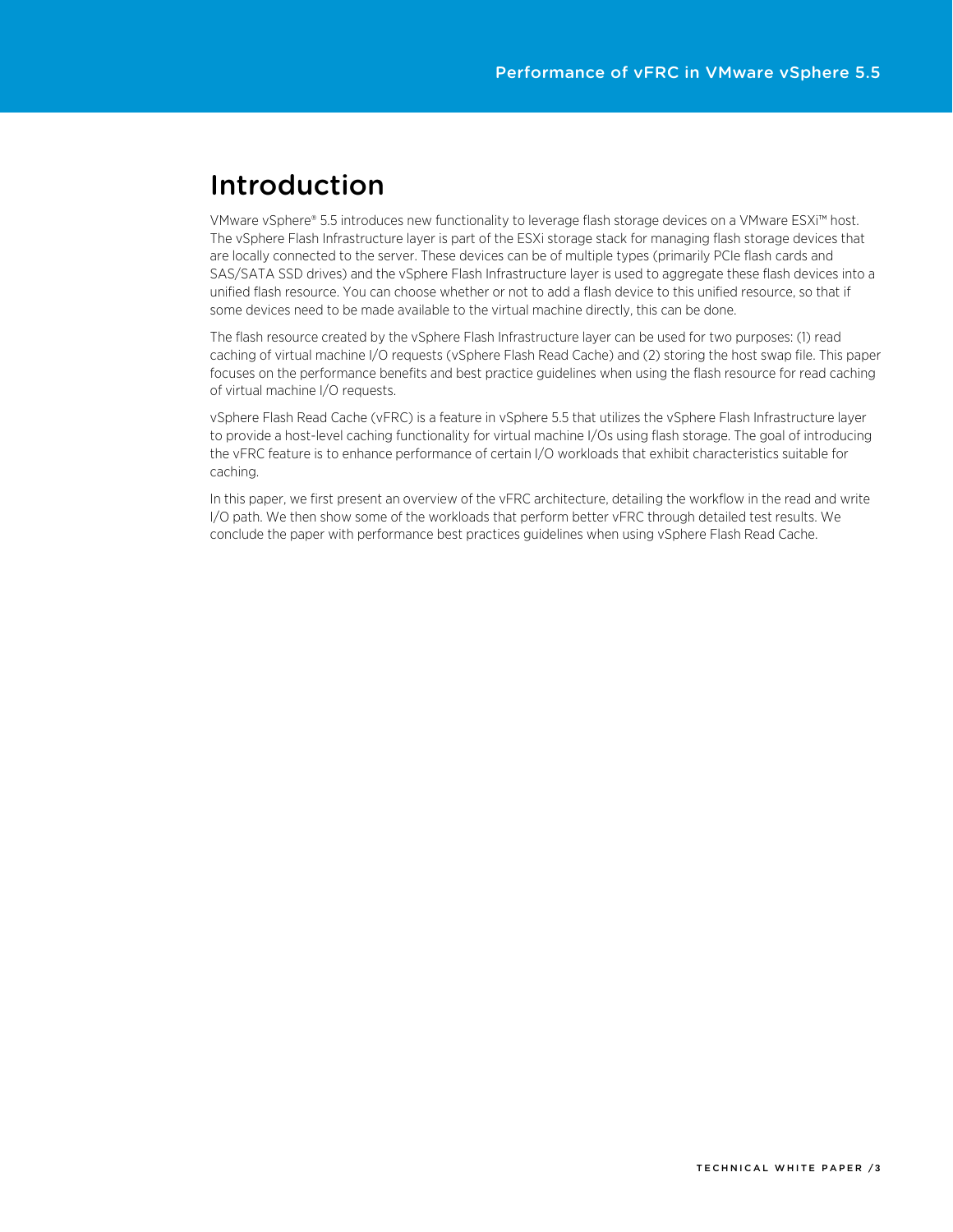# vFRC Architecture Overview

<span id="page-3-0"></span>

#### Figure 1. vSphere Flash Read Cache architecture

SSD drives and PCIe flash cards connected locally to the host server can be used to create a virtual flash resource. vFRC operates on top of the virtual flash resource and lets you provision space within the unified flash resource pool for their different workloads. This is illustrated i[n Figure 1,](#page-3-0) which shows how vSphere Flash Infrastructure and vFRC fit into the overall system architecture. vFRC interoperates well with other vSphere features like vMotion, snapshots, and suspend-resume.

Each workload exhibits different behavior and utilizes the cache differently. In order to enable the user to configure different amounts of cache space and cache configurations for different workloads, vFRC is enabled on a per-VMDK basis. Each VMDK can be configured with a certain size of flash cache with a certain cache block size. In later sections, we discuss the implications of cache block size on performance and some guidelines to configure them.

Once vFRC is enabled for a virtual disk, the cache is created when the virtual machine boots. vFRC is a writethrough cache. This means that even though write I/O requests are cached by vFRC, I/O request completion status is sent to the guest virtual machine only after the data is written to physical storage. Because of this design, there is no change in the existing data reliability and availability guarantees.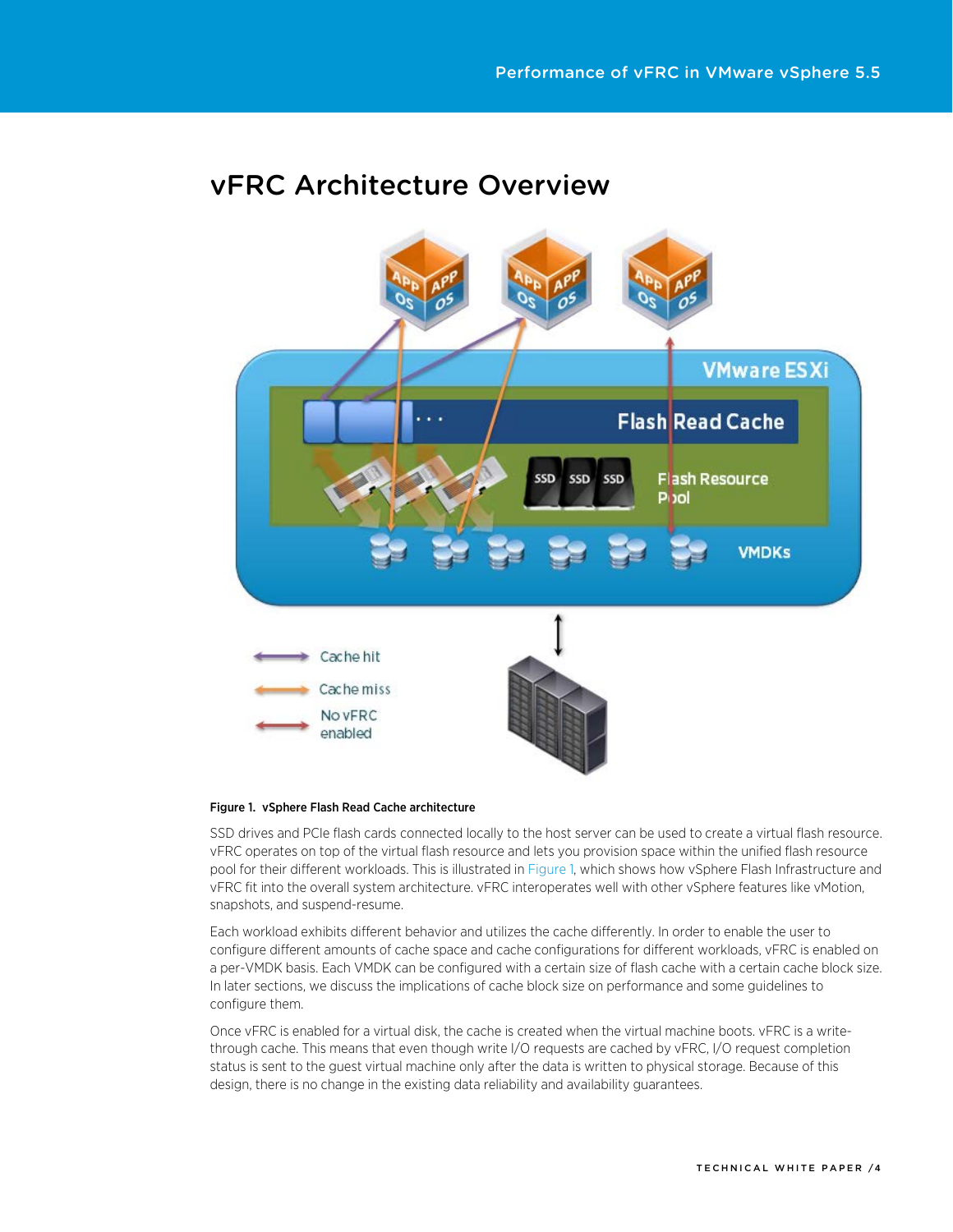On the read I/O path, when a request arrives from the guest virtual machine to a vFRC-enabled VMDK, vFRC metadata is looked up to find if the entire data requested is available in the cache. If it is available, a cache read fetches the data from the flash device and the request is serviced. This is known as a  $v$ FRC hit. If some or all of the data requested is not available in the cache (which means that the data is accessed for the first time, or this data was available in cache before and was subsequently evicted), then the entire requested data is fetched from the VMDK and returned to the guest, while simultaneously writing those data to the flash cache. This operation is called a  $v$ FRC miss, and this leads to a subsequent cache fill operation. On the write I/O path, data is first written to the permanent storage (VMDK) and asynchronously written to the flash cache. vFRC is a volatile cache: a cold restart of virtual machine destroys the cache file and it will be recreated again on boot. Other scenarios when the cache will be destroyed include suspend-resume, vMotion of a virtual machine without migrating the cache, snapshot consolidation, snapshot revert, and so on.

Cache fills and cache evictions happen in the granularity of a cache block size. This value ranges from 4KB to 1MB to enable you to best configure your cache block size based on the I/O size of workloads. Even though cache fills and cache evictions happen in the granularity of a cache block size, actual read I/O serviced by the cache can be smaller than the cache block size. For example, if the cache block size is 64KB, and a 4KB read I/O request is issued by the guest virtual machine, and if the data is not available in the cache, a 4KB read is issued to the VMDK. When populating the cache, the vFRC algorithm looks for a 64KB region to place the new 4KB data. If no free space is available, a 64KB region is evicted and the space is used to hold the new 4KB data. The remaining 60KB region in the 64KB cache block is marked as invalid. The cache block size parameter therefore has profound effects on performance, which will be explained in detail in the following sections.

# <span id="page-4-0"></span>Performance Tunables

The performance of vFRC depends on a variety of factors like the workload, cache block size, cache size, and type of flash device used. It is important for you to understand how these factors affect performance. This understanding will set expectations for the amount of performance enhancement to be expected from vFRC. In this section, these factors and their impact on application performance are discussed in detail.

# Workload Characteristics

A good understanding of the workload behavior and characteristics is the most important factor in deciding whether or not to enable vFRC because not all workloads will benefit from vFRC. vFRC caches data from both read and write I/Os, but write I/Os are always serviced by the underlying storage. Therefore, workloads that have a majority of reads can directly benefit from vFRC. Write-intensive workloads can also benefit from vFRC in some cases, although not directly. For example, consider two applications sharing a storage array and one of the applications is read-intensive and well suited for vFRC. If the other application is write-intensive, vFRC can improve the performance of the second application by decreasing the amount of I/O load in the storage array. This is because most of the I/O from first application will be serviced by the local flash storage, hence reducing load in the storage array.

In addition to being read-dominated, the workload access pattern should contain a frequently accessed working set to benefit from vFRC. Typically, when an I/O block is accessed the first time, it is brought to cache. Only when the same block is subsequently accessed, can it be serviced from the cache. If not, the block will stay in the cache for awhile and eventually be evicted to make space for other blocks. If the workload accesses only unique data blocks without any repeated accesses of any blocks, then vFRC merely stores data in flash only to evict it after some time and there will be only slight overhead due to adding an extra layer in the I/O path for zero benefit. Therefore, vFRC benefits workloads with high amounts of data re-access. These are generally termed *cache*friendly workloads.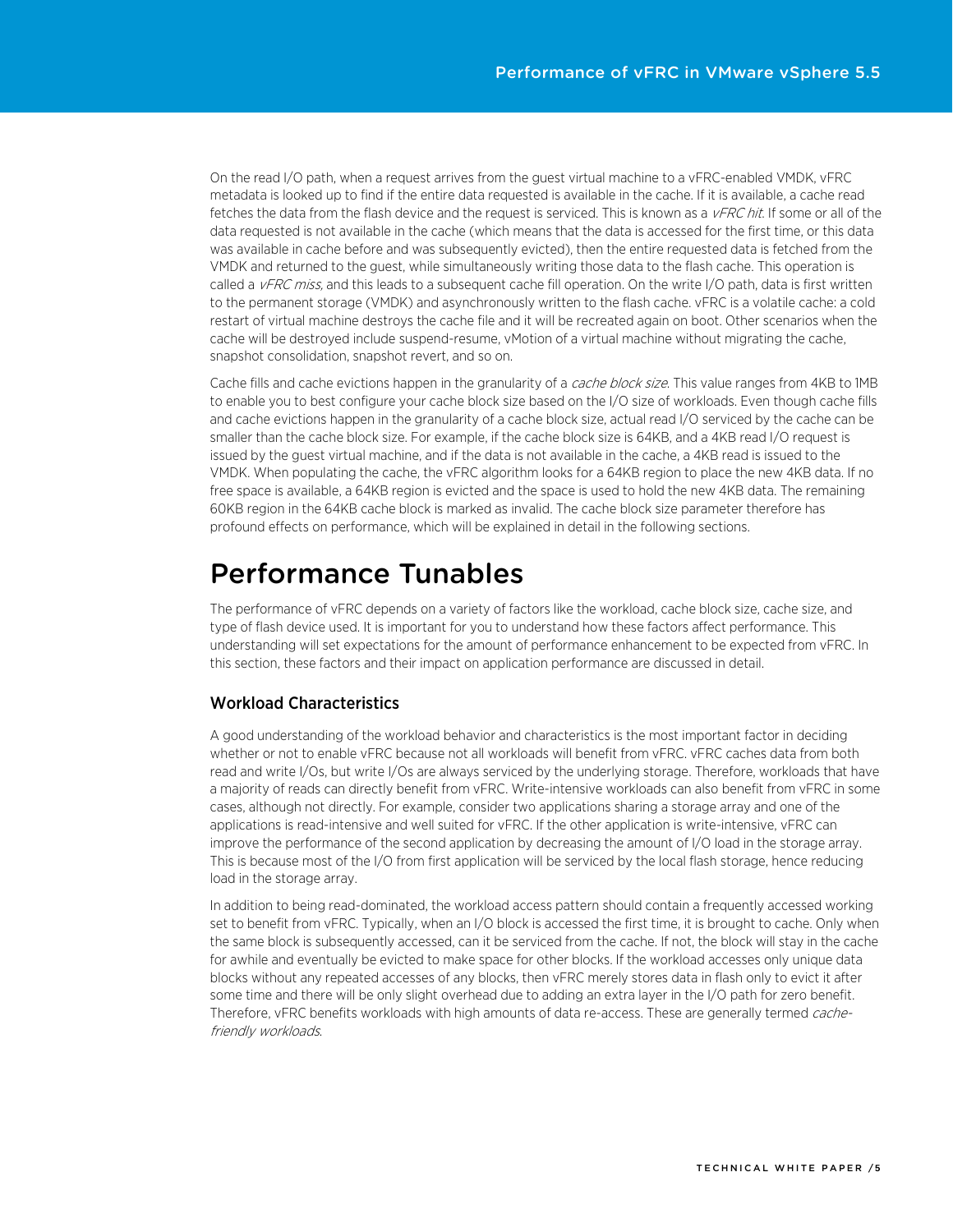### Cache Size

Configuring the cache size is important for optimal behavior of vFRC. The cache size should be big enough to hold the active working set of the workload. If the cache size is smaller than the active working set of the workload, useful cache blocks that may be accessed later will have to be evicted to hold other blocks. vFRC uses a replacement algorithm that favors retaining popular blocks for a much longer time and it is reactive to changes in workload characteristics. But if the cache size is not big enough to hold even the popular working set of the workload, this will result in increased cache misses and hence lower performance.

However, configuring abundant cache size for a workload whose active working set is much smaller than the cache size is also not good for performance. One obvious effect of this would be lack of flash space for other workloads, assuming there is only limited flash resource per server. Another instance of a performance issue because of higher-than-required cache size is during migration of the virtual machine. Because vFRC is implemented as thick cache files, migrating the cache would involve migrating the entire cache file (along with the unused portion of the cache). This will increase the vMotion duration to a long time, especially if tens of gigabytes of cache space is configured. Guidance on how to configure the cache size is discussed in the ["Performance Best Practices"](#page-14-0) section.

#### Cache Block Size

Cache block size is the minimum granularity of cache fills and cache evictions. Having the optimal cache block size is critical to overall performance of vFRC. Because the metadata structures for vFRC are indexed by cache block size, the metadata footprint size depends on the cache block size. For good performance, vFRC places its metadata in the memory and therefore the cache block size has a direct correlation with memory usage. The higher the cache block size, the lower the amount of metadata is required for indexing those blocks and therefore results in a smaller memory footprint. Consequently, a smaller cache block size consumes a bigger memory footprint. [Figure 2](#page-6-0) shows the amount of memory consumed as a percentage of total cache size, for various cache block sizes. The figure shows that as the cache block size increases, the amount of memory required to store the metadata decreases.

Also, for higher block sizes, the number of I/Os required to access data from the cache is reduced. For example, if the cache block size is 4KB, there is a chance for a 256KB segment that is contiguous on physical storage to be scattered on the cache device. This is because the individual 4KB segments in the 256KB data might have been accessed at different times, ending up at different locations on the cache device. It is more efficient to access 256KB data in a single I/O than to issue multiple 4KB I/Os to the cache and aggregate them before serving them to the user. Therefore it is not efficient to have a smaller cache block size if the I/O size of the workload is larger.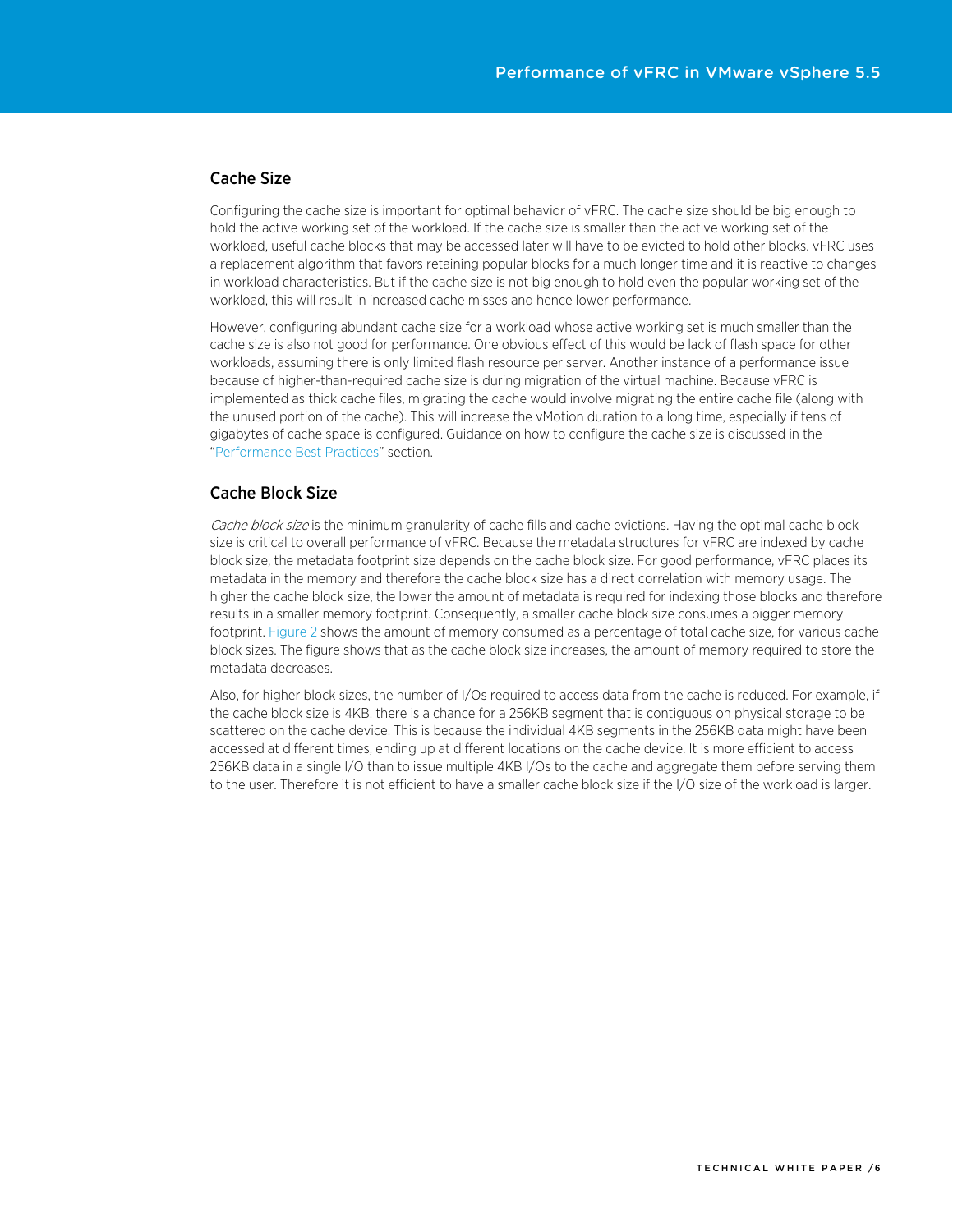<span id="page-6-0"></span>

Figure 2. Memory consumption with respect to cache block size

However, higher cache block sizes are not better in terms of performance and efficient management of cache space. As cache evictions and cache fills happen in the granularity of a cache block size, if the cache block size is much higher than the typical I/O size, there might be a situation where an additional amount of already cached data needs to be evicted to store a small amount of new data. For example, consider a cache with a cache block size of 64KB. Assuming there are no free blocks in the cache to hold new data, when a 4KB I/O arrives from the guest VM, if there is a cache miss, 64KB of cached data would have to be evicted to hold the new 4KB data. This leads to sub-optimal management of cache space and may reduce the overall cache hit rate for the workload.

In [Figure 3,](#page-7-0) the importance of choosing the right block size for vFRC is illustrated. The graph shows performance differences when running a Hardware Monitoring Server workload. Details of this workload are discussed in the performance results section. I/O trace for this workload is publicly available from Microsoft Research Cambridge and are widely used in the storage research communit[y \[8\].](#page-16-0) The Hardware Monitoring Server I/O traces were replayed in our system with various configurations, namely baseline case (absence of vFRC), and all other cases are with vFRC enabled and with different cache block sizes: 4KB, 8KB, and so on. We have plotted the average per-request latency during replay of the I/O trace under different configurations. For this particular example, the 4KB cache block size shows the most benefit. This is because the most dominant I/O size for this workload is 4KB and therefore the cache block size matches well with the I/O size. Larger than optimal cache block sizes show degraded performance for this workload because, with larger cache block sizes, the eviction granularity is also greater. Therefore, when a 4KB I/O is issued, to do a cache fill of 4KB, larger amounts of data are evicted. This leads to an increased rate of cache misses and hence there is a decrease in performance. More details about how to set up an optimal block size for vFRC are covered in the ["Performance Best Practices"](#page-14-0) section of this paper.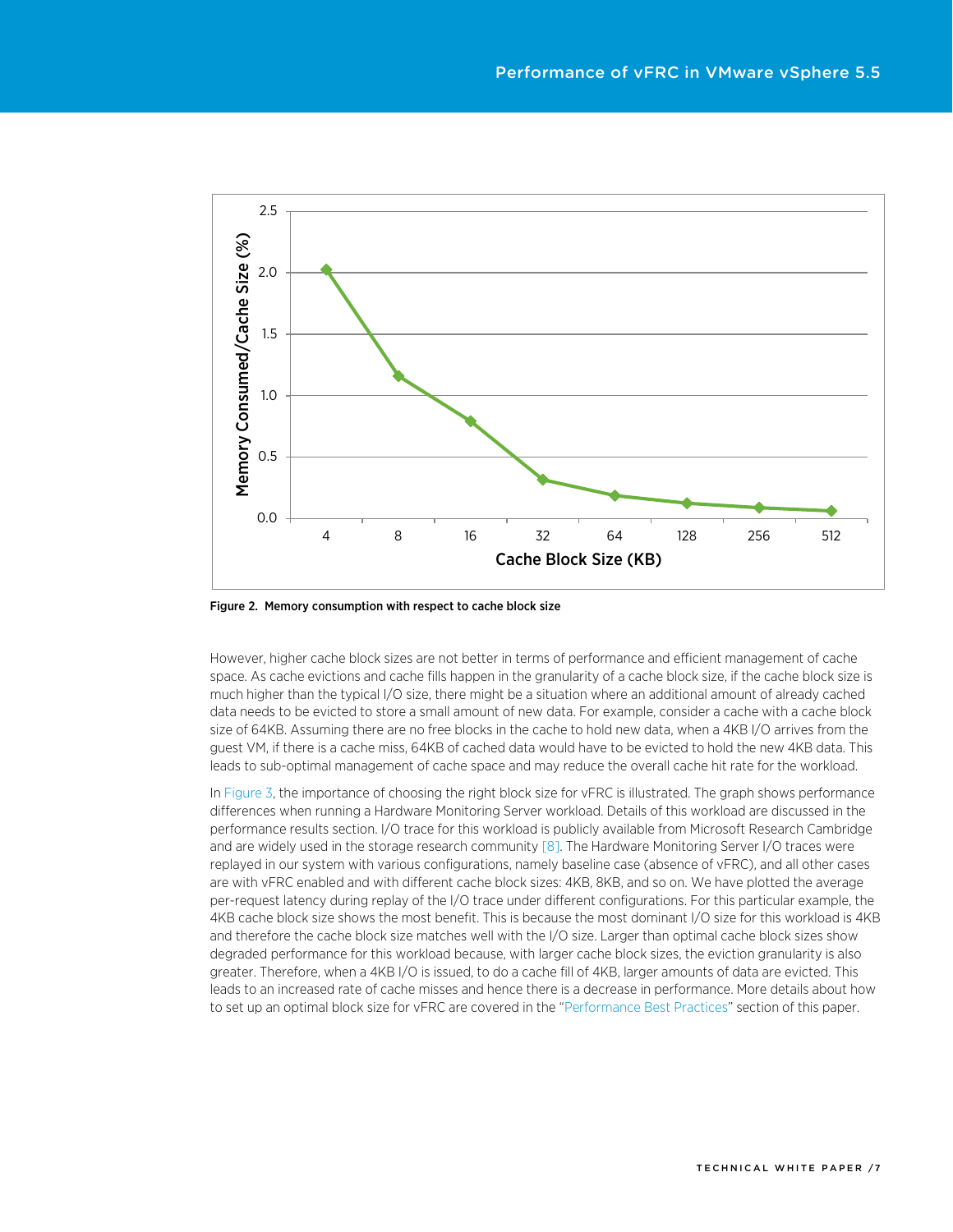<span id="page-7-0"></span>

Figure 3. Impact of cache block size on application performance for the Hardware Monitoring Server workload

### Flash Device Type

Not all flash devices perform the same way. On a higher level, PCIe flash cards perform very differently compared to a SATA/SAS SSD drive. PCIe flash cards usually perform many times better than a commodity SAS SSD drive. For example, a Micron P320h PCIe flash drive is rated to service a sustained random read IOPS of around 750K [\[1\],](#page-16-0) while an Intel 6Gb/s SATA 320 SSD is rated to service at 39.5K IOPS for random read[s \[2\].](#page-14-0) Similarly, there are two basic types of flash devices: Single-Level Cell (SLC) and Multi-Level Cell (MLC). MLC packs more bits per cell and hence offers higher capacities, while SLC stores data in individual cells and therefore is expensive and has a smaller capacity. Consequently, SLC flash performs far better than MLC flash.

It is therefore important to pick the right flash device for your workloads after taking into account the cost versus the benefit of using any particular type of flash device. vFRC performance can vary across a wide spectrum depending on what flash device is used.

# Performance Results

In this section, we provide performance results for some workloads that benefit from vFRC.

#### Decision Support System Database Workload (Swingbench DSS on Oracle 11g R2)

Decision Support Systems (DSS[\) \[3\]](#page-16-0) are a set of business applications and processes that provide answers in response to various queries regarding the business in order to help make key business decisions.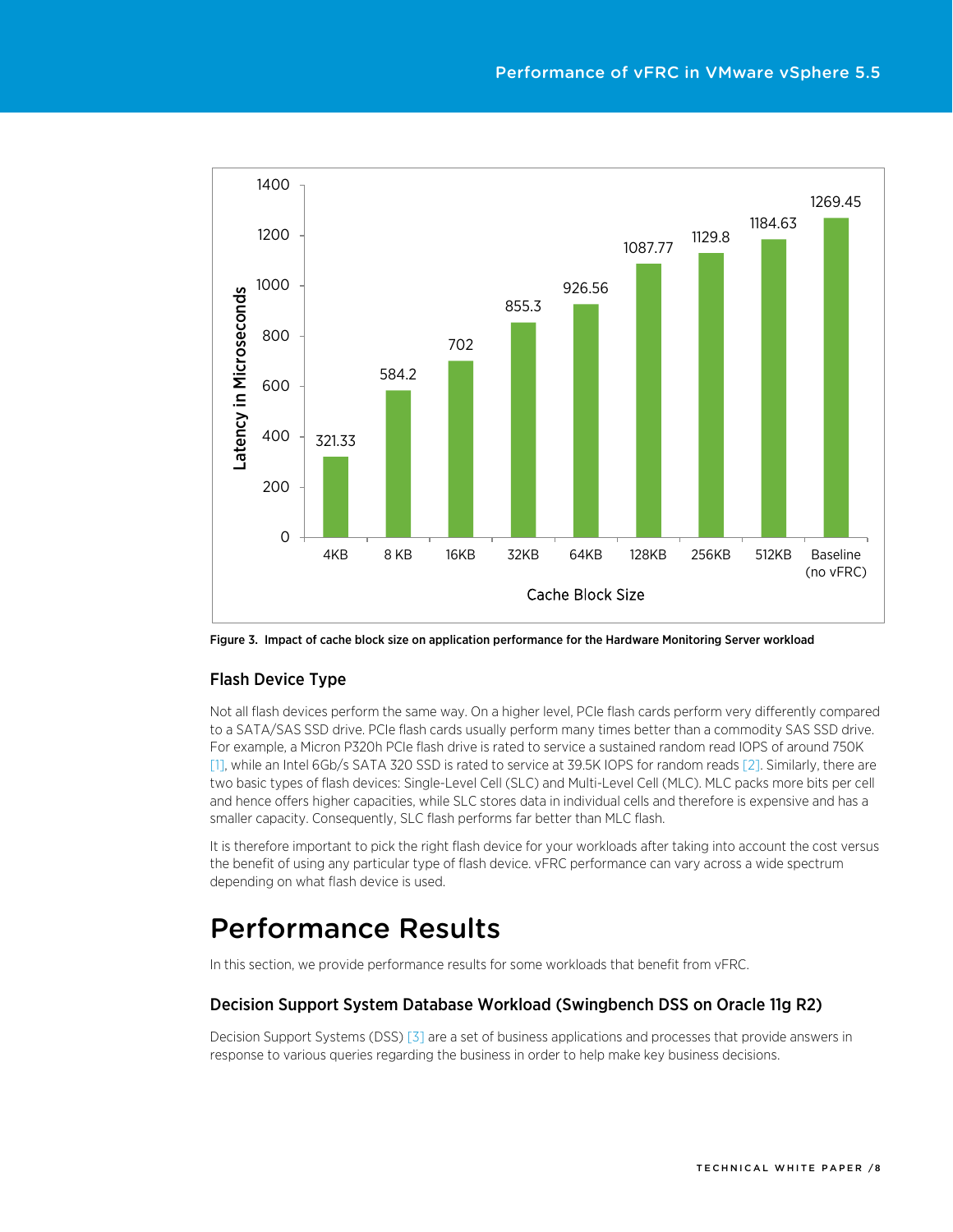#### Test Bed

Swingbench DSS is a part of Swingbench 2.[4 \[4\]](#page-16-0) that issues DSS-like queries on a schema named Sales History. The Swingbench benchmark program runs on a client virtual machine, which runs Red Hat Enterprise Linux 6.4. The backend database virtual machine is a Windows 2008 server running remotely in a different ESXi server. This virtual machine runs an Oracle 11g R2 database optimized for data warehousing applications. Swingbench creates the Sales History schema and populates it with data before issuing queries. The following figure shows the test bed setup.



#### Figure 4. Swingbench benchmark test bed architecture

The backend database virtual machine consists of 8 vCPUs and 8GB memory with two virtual disks, a 60GB disk containing the operating system files and a 40GB eager-zeroed-thick VMDK for holding the database. The database VMDK was created on a 1TB RAID-5 volume consisting of 5 15,000 RPM Fiber Channel hard disks on an EMC VNX5700 storage array [\[5\].](#page-16-0) The flash device used for this run is an Intel SAS MLC 200GB SSD drive below an HP SmartArray P410 local RAID controller with 512MB on-board memory cache. The Sales History database is 15GB in size and an 8GB vFRC was configured with a default cache block size of 8KB. The cache block size was set as 8KB because this application predominantly issues 8KB I/Os.

#### Results

The Swingbench DSS benchmark provides metrics like total transaction count, transaction counts for each type of query, average transactions per minute, and response time information. [Figure 5](#page-9-0) shows a 47–145% improvement in terms of transaction count depending on the particular type of transaction.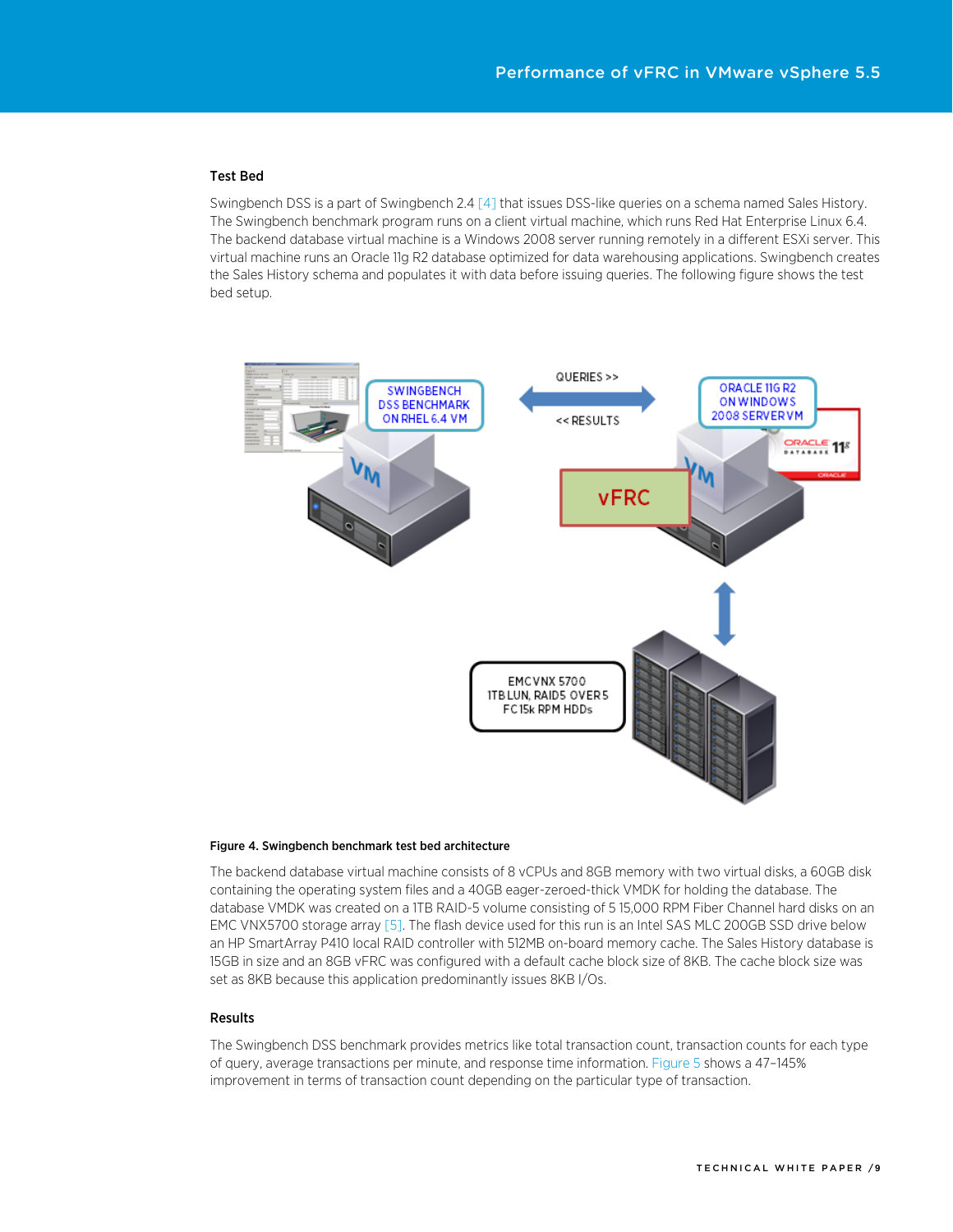<span id="page-9-0"></span>

Figure 5. Transaction count for Swingbench DSS workload

[Figure 6](#page-10-0) an[d Figure 7](#page-11-0) plot the transactions per minute (TPM) value for the vFRC-enabled case versus the baseline where there is no vFRC and I/Os are serviced by the storage array. Overall, both TPM and average response time metrics for the vFRC-enabled case are about 2x better than the baseline case.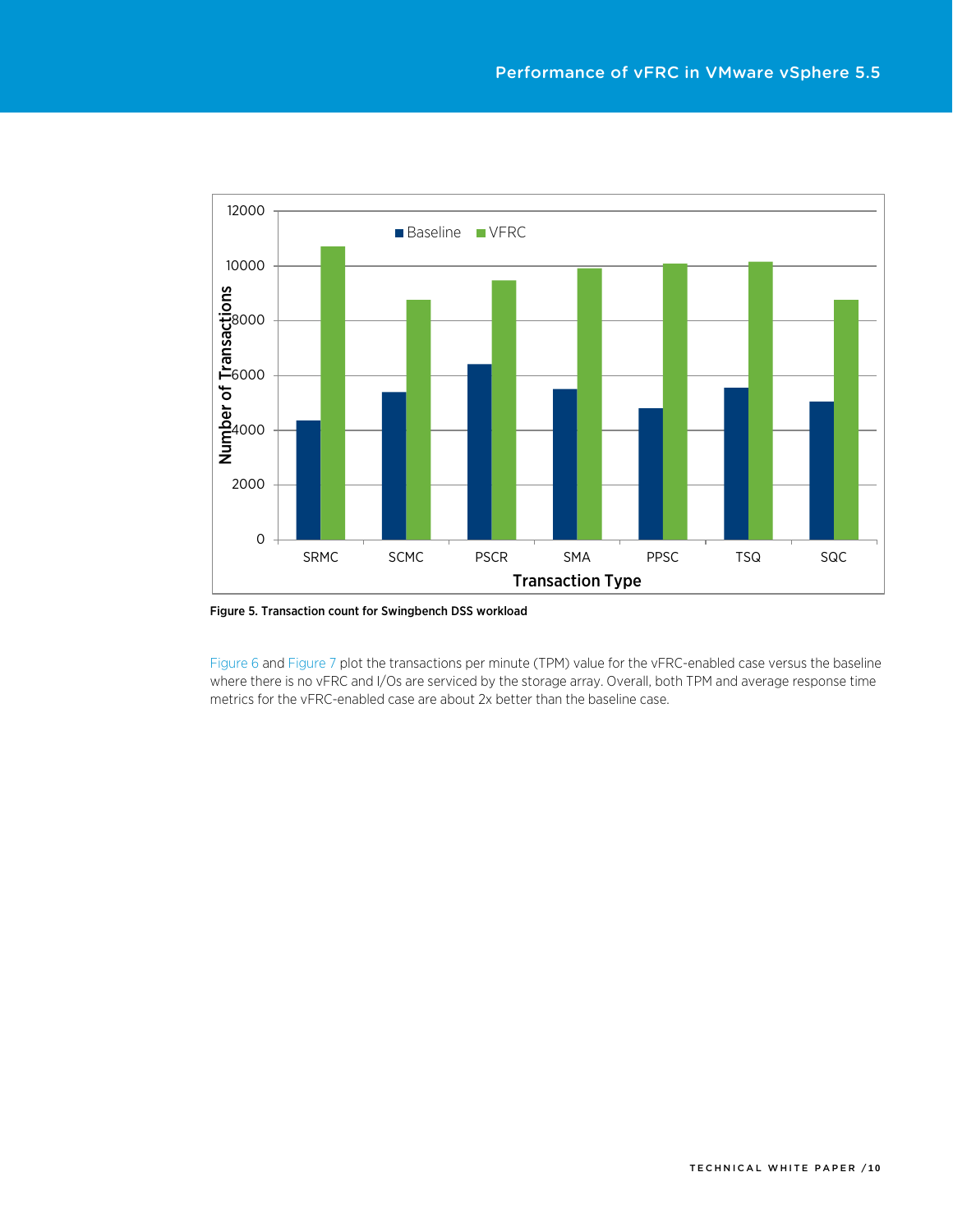<span id="page-10-0"></span>

Figure 6. Swingbench DSS workload throughput comparison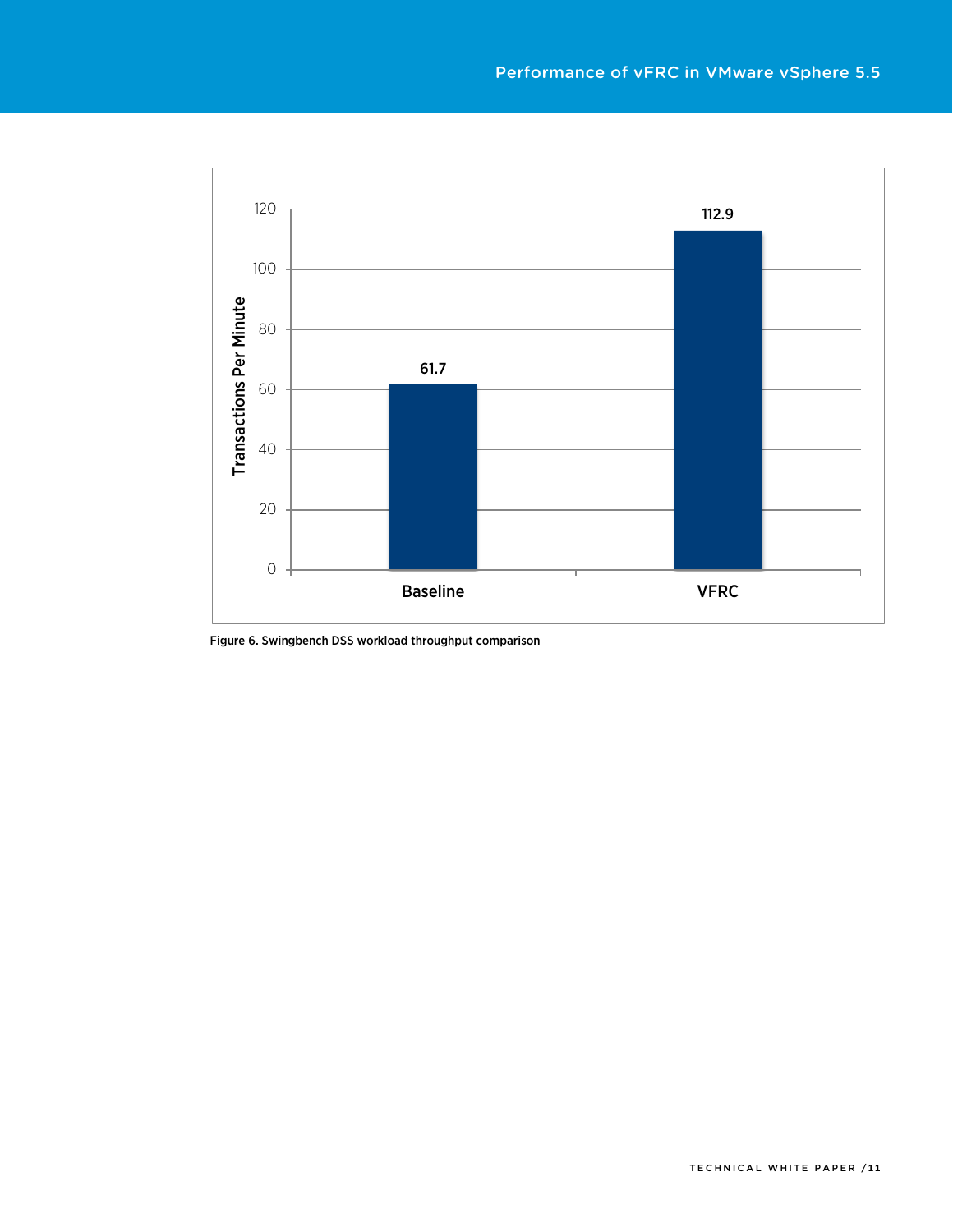<span id="page-11-0"></span>

Figure 7. Swingbench DSS latency comparison

The performance improvement is primarily due to the high amount of repeated accesses to a smaller data footprint. The cache hit rate achieved during this run was about 89%.

### DVD Store Benchmark (Microsoft SQL Server 2008)

DVD Stor[e \[6\]](#page-16-0) is an online e-commerce workload generation application on a backend database. This workload is a type of database transaction workload with about a 60% read ratio. The access pattern is mostly random and the active working set covers almost the entire database.

#### Test Bed

The test bed consists of a single virtual machine that acts as both the client (workload generator) and the server (Microsoft SQL Server 2008 database). The virtual machine consists of 1 vCPU and 4GB memory with three virtual disks, a 40GB disk for the guest operating system, a 25GB disk for the database and a 10GB disk for database logs. The database size used was 15GB and the benchmark was run for 2 hours. A Micron PCIe flash card was used to create vFRC for the database VMDK. The backing storage array is an EMC VNX5300 and the volume is RAID-5 over 10 SAS 10,000 RPM hard disk drives. The workload was I/O bound with CPU utilization being consistently below 70% with a single vCPU.

#### Results

[Figure 8](#page-12-0) shows the "Orders per minute" metric from the benchmark, which is a measure of application throughput.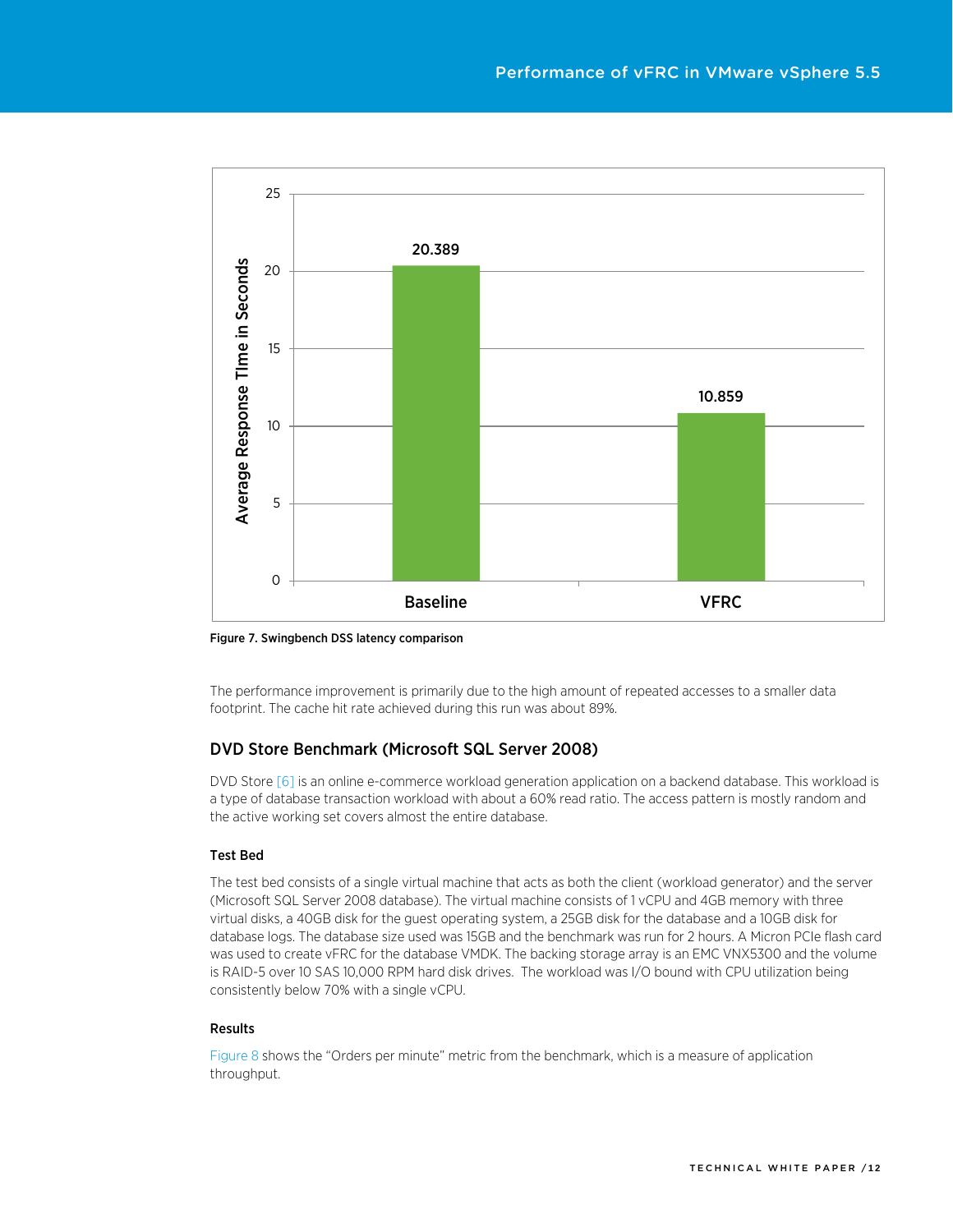<span id="page-12-0"></span>

#### Figure 8. Throughput comparison of DVDstore benchmark

In [Figure 8,](#page-12-0) the baseline case is when no vFRC is configured for the virtual machine. This means I/Os from the virtual machine go directly to the backend storage array. The other two cases are with vFRC enabled and configured with different sizes.

When the cache size is 10GB, vFRC performance is almost the same as the baseline and the improvement is very minimal. Given that the database is 15GB in size, even a 10GB flash cache doesn't improve the performance substantially because DVD Store issues mostly random I/Os covering the entire database. Therefore, there is very little block re-use in the workload to make caching useful. However, when the entire working set is brought to cache in the case of the 15GB vFRC size, we see about 39% improvement in orders per minute.

In general for online transaction processing (OLTP) workloads, the active working set spans almost the entire database and the workload is mostly random. Therefore vFRC would provide benefit in these cases when the cache size is configured carefully to hold the entire working set.

### Accurate Replay of Enterprise I/O Traces

We consider two enterprise server-level I/O traces that are available publicly and are used extensively in storage research. These traces are collected from Microsoft Research Cambridge [\[7\]](#page-16-0) and are also maintained in SNIA IO Trace Repository. These traces are a list of all I/O requests that were received by MSR's servers and we use these traces for performance evaluation by means of replaying all these requests in our setup while preserving the timing and access characteristics of the trace accurately using IOAnalyze[r \[8\].](#page-16-0) The IOAnalyzer virtual machine consists of 1 vCPU, 2 GB memory, and two eager-zeroed-thick virtual disks. The first VMDK holds the Ubuntu Linux operating system and the trace was replayed in the second VMDK, of size 100GB. Details about these traces are provided in [Table 1.](#page-13-0)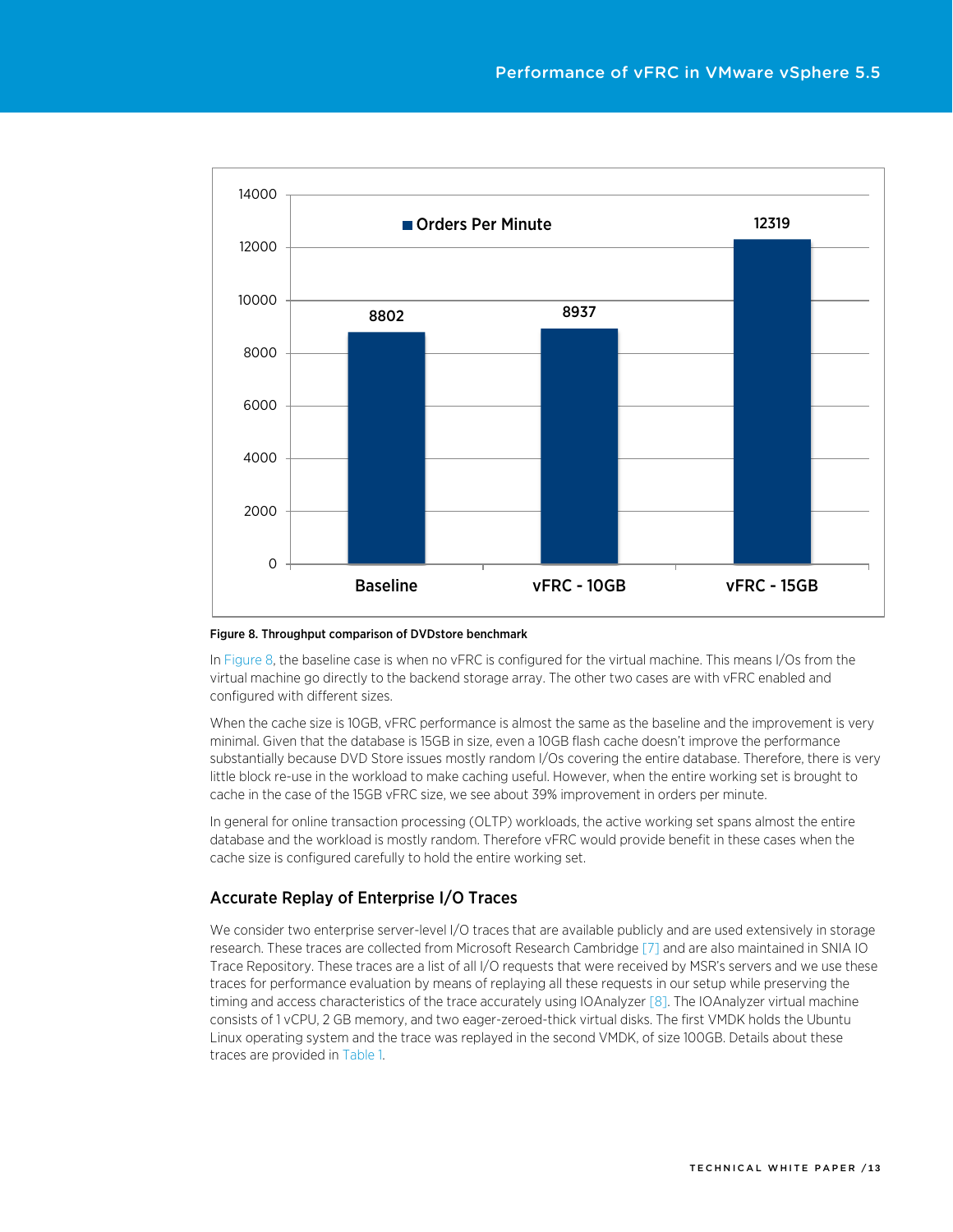<span id="page-13-1"></span><span id="page-13-0"></span>

| <b>METRICS</b>                  | <b>HARDWARE MONITORING SERVER</b>                                                                                                            | <b>PROXY SERVER</b>                     |
|---------------------------------|----------------------------------------------------------------------------------------------------------------------------------------------|-----------------------------------------|
| <b>Workload Description</b>     | Trace collected from servers that logs<br>data from multiple hardware monitoring<br>programs across a datacenter -<br>collected at Microsoft | Web Proxy Server collected at Microsoft |
| <b>Read Write Ratio</b>         | 95% reads                                                                                                                                    | 67% reads                               |
| <b>Total Number of requests</b> | $-600k$                                                                                                                                      | ~5 Million                              |
| Dominant I/O Size               | 4KB                                                                                                                                          | 4KB                                     |

#### Table 1, Description of enterprise I/O traces used for performance comparison

[Figure 9](#page-13-1) shows the performance in terms of average request latency for the Hardware Monitoring Server workload an[d Figure 10](#page-14-1) shows the performance benefits of vFRC for the Web Proxy Server workload. Both workloads exhibit read-intensive behavior and their access patterns are very well suited for vFRC. There is a high level of block re-use in these workloads as is evident from the high cache hit ratio obtained from vFRC statistics. The average per-request response time for these workloads has improved by 2–3x compared to the baseline when no vFRC is enabled.



Figure 9. Comparison of average latency per request (Hardware Monitoring Server workload)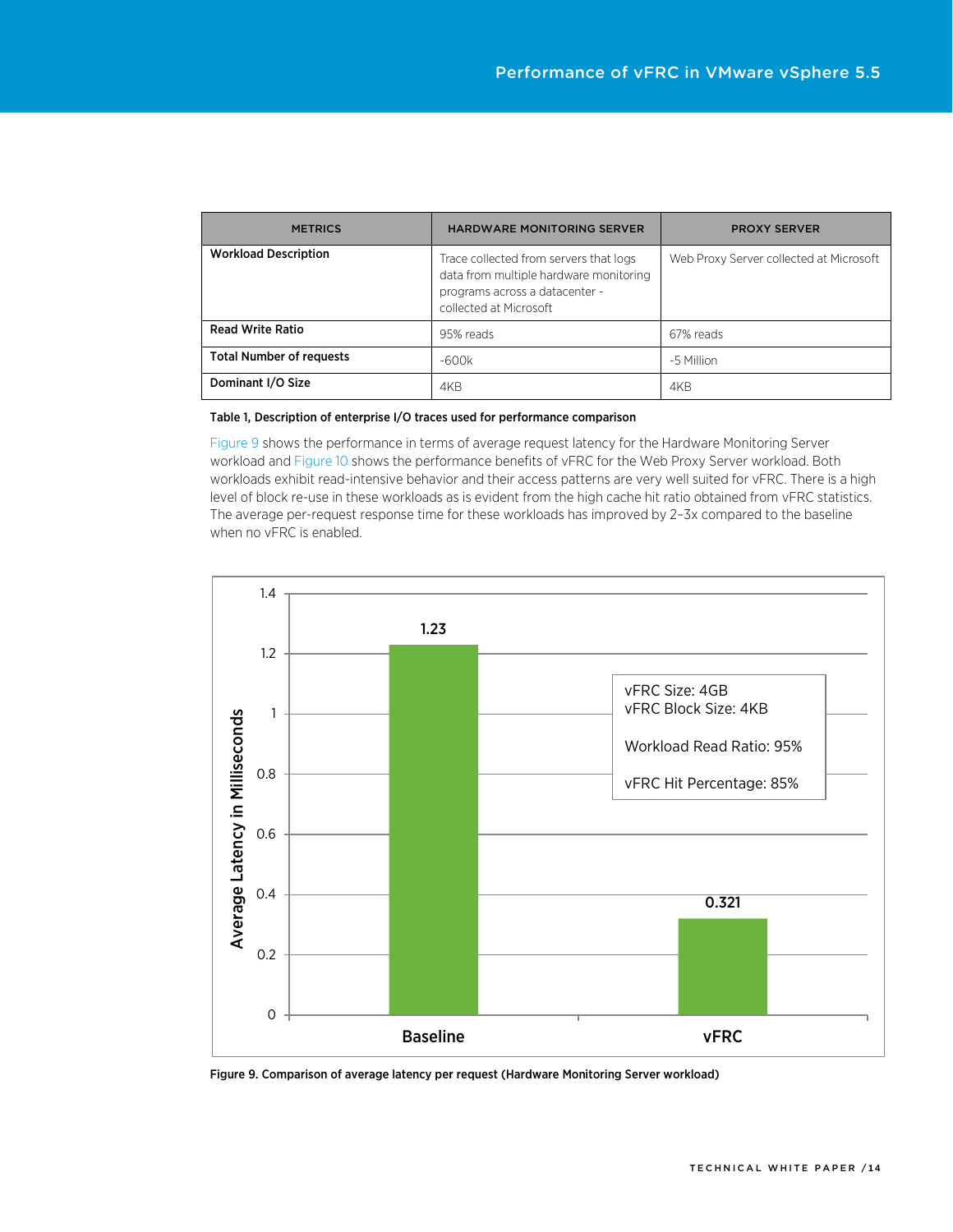<span id="page-14-1"></span>

Figure 10. Comparison of average latency per request (Proxy Server workload)

# <span id="page-14-0"></span>Performance Best Practices

### Setting the Correct Cache Size

A good understanding of the workload is required to set the optimal cache size. As discussed in the section ["Performance Tunables,"](#page-4-0) a less than optimal cache size leads to more evictions and fewer cache hits, while having a higher than optimal cache size impacts the time to migrate the cache during vMotion.

Ideally, the cache size should be just big enough to hold the repeatedly used blocks in the workload. We call this the *active working set*. However, it is non-trivial to obtain the active working set of the workload because typical workloads show variations with respect to time. The active working set may change over the course of the workload. Therefore, you can approximate the right cache size by following these guidelines:

- To start with, during vFRC creation, specify an approximate value, for example 20% of the database size or VMDK size.
- Collect vFRC statistics using esxcli to see cache utilization in real-time. vFRC statistics can be collected once the application passes the initial stage where the cache gets warmed up and the workload stabilizes. The numBlocks field in the statistics represents the total number of blocks in the cache when created. For example, if a 1GB cache was created and 8KB cache block size was used, this value will be 131072. The numBlocksCurrentlyCached field represents the number of blocks that actually hold some data.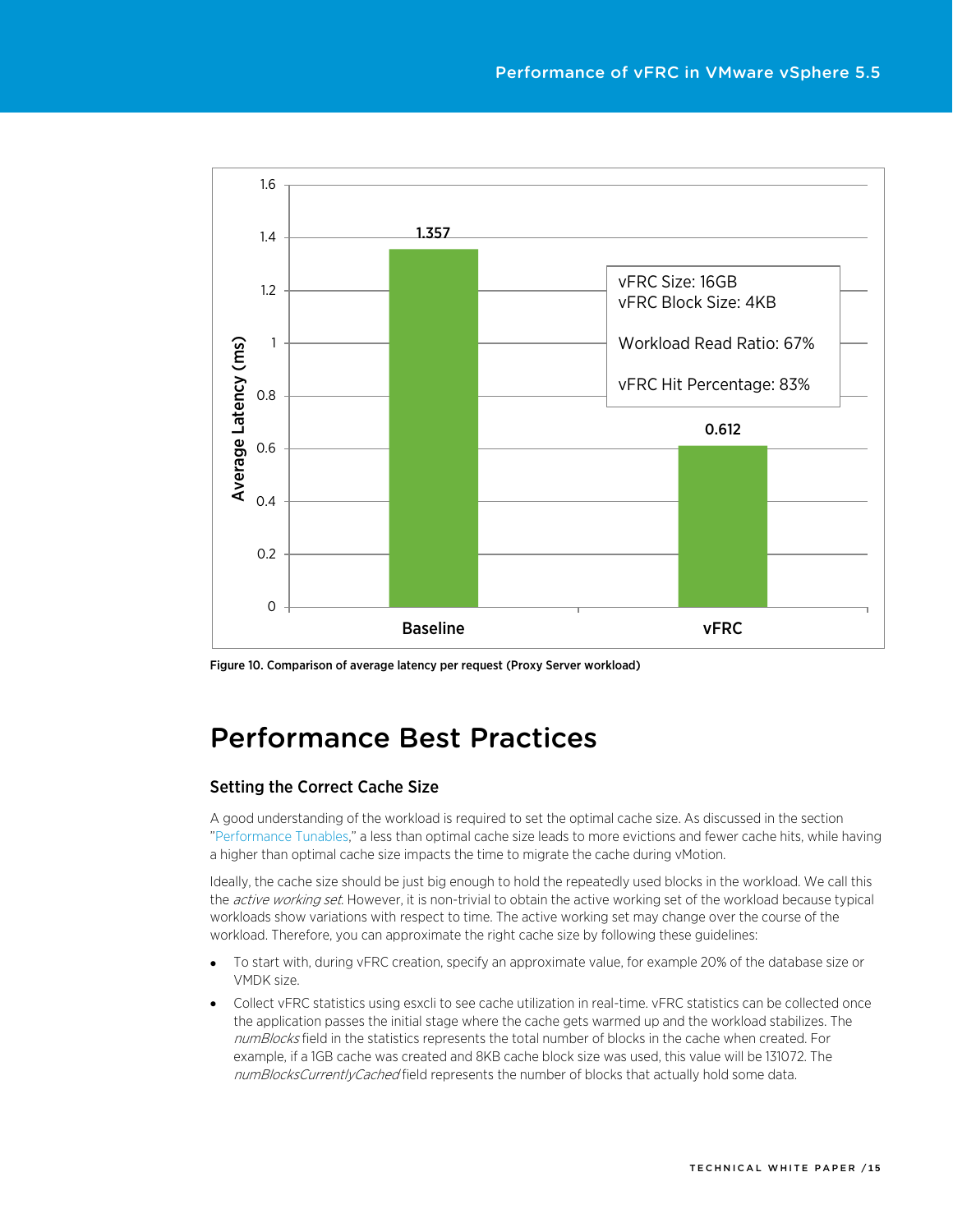- While running a workload, if numBlocksCurrentlyCached is less than numBlocks, this means that the cache is over-provisioned and it can be reduced.
- If the two fields numBlocksCurrentlyCached and numBlocks are equal, then the cache size may either be correct or under-provisioned.
- The Evict:avgNumBlocksPerOp field in the statistics represents the average amount of data that has been evicted so far. If this value is very high, there is a possibility that the cache size is under-provisioned. However, when the cache hit percentage value, represented by the field vFlash:cacheHitPercentage, is very high, then the cache size may just be right.
- At this point, when there are more evictions, try to increase or decrease the size of cache and monitor the change in evictions and cache hit percentages. After decreasing the cache size, if eviction increases and cache hit percentage decreases, then more cache size is required. Similarly, after increasing the cache size, if the cache hit percentage stays the same, then the cache size may be decreased.
- Such experiments with cache size while closely monitoring the vFRC statistics will help in settling on a reasonably optimal cache size. This must be done once for every new workload.

#### Setting the Correct Cache Block Size

As already covered in the section ["Performance Tunables,"](#page-4-0) the cache block size impacts vFRC performance. The best way to choose the best cache block size is to match it according to the I/O size of the workload. VscsiStats [\[9\]](#page-16-0) may be used to find the I/O size in real-time when running the workload. This utility outputs an *IOLength* histogram that can be used to find the most dominant I/O size of the workload. The cache block size of vFRC can be configured to match this value. In general, vFRC performs better if the cache block size either matches or is less than the I/O size of workloads. However, configuring cache block size to be less than the dominant I/O size leads to increased memory consumption and more I/Os issued to the cache, possibly resulting in lower performance.

### Choosing the Right SSD Device

vFRC performs best in PCIe flash cards compared to SAS/SATA SSD drives. Even among PCIe devices, the ones with a higher device queue depth like 256 perform better with vFRC because the device can handle more I/Os than a typical device queue depth of 32.

#### Cache Migration during vMotion

By default, vMotion of a vFRC-enabled virtual machine migrates all caches associated with the virtual machine. This feature helps in maintaining the warm cache even during and after the vMotion process. The application workload will therefore achieve the same amount of cache hit rate during vMotion. However the entire cache will be migrated over the network and therefore the time taken for vMotion will increase depending on the number of caches and the size of those caches. There is also an option to drop the cache during vMotion. If this option is chosen, the virtual machine migration happens without the cache contents, and after vMotion completes, the cache is warmed up again in the destination host. While this makes the vMotion time to be shorter, the application may see a dip in performance for a brief period of time until the cache gets warmed up again.

To choose the right policy for cache migration during vMotion, you must understand the trade-off between the policies. Cache migration maintains the cache contents without the application perceiving any temporary dip in performance, while increasing the vMotion time and consuming network bandwidth. Whereas, dropping the cache makes vMotion complete faster, while the application may have temporary performance degradation until the destination cache gets warmed up again. Choose the right policy based on the criticality of consistent application performance, utilization of network bandwidth, and the expected duration of the vMotion process.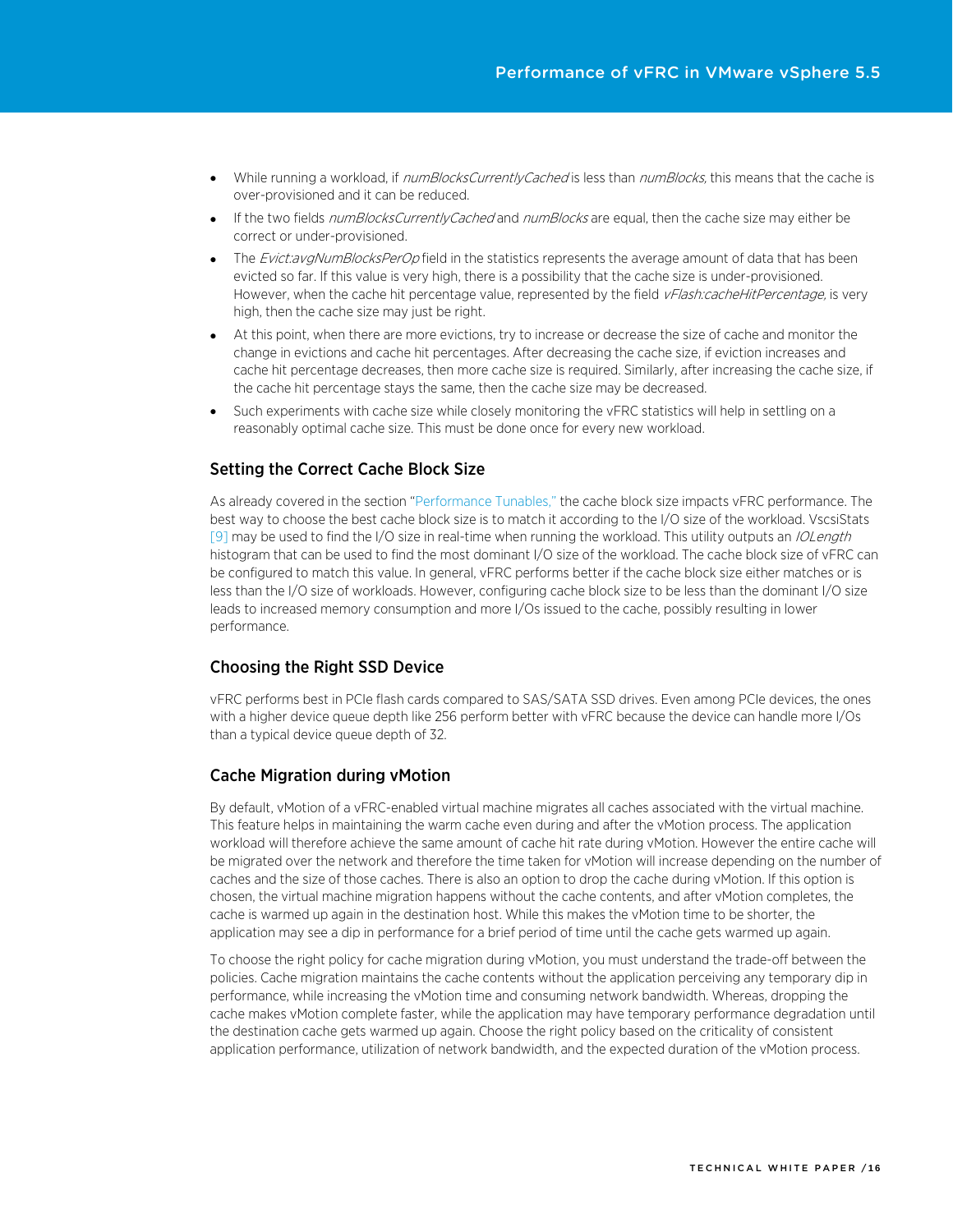# Conclusion

In this paper, we present an overview of vSphere Flash Read Cache architecture along with the read-write workflow of vFRC, and various tunables in hardware and software that can have a significant impact on vFRC performance. We show the performance results for database workloads and some widely used enterprise server I/O traces. Finally, we provide some performance best practices about setting the cache size, cache block size, and choosing the right kind of flash device. Our test results show that vFRC can help improve the performance of certain applications by a factor of 2–3x, but in order to achieve good performance results with vFRC, you need a good understanding of the workload so you can correctly configure the cache.

# <span id="page-16-0"></span>References

[1] Micron P320h PCIe Flash Data Sheet [http://www.micron.com/my/login?returnUrl=http://www.micron.com/parts/solid-state](http://www.micron.com/my/login?returnUrl=http://www.micron.com/parts/solid-state-storage/ssd/mtfdgal175sah-1n3ab)[storage/ssd/mtfdgal175sah-1n3ab](http://www.micron.com/my/login?returnUrl=http://www.micron.com/parts/solid-state-storage/ssd/mtfdgal175sah-1n3ab)

[2] Intel 320 SATA SSD Data Sheet [http://www.intel.com/content/dam/www/public/us/en/documents/product-specifications/ssd-320](http://www.intel.com/content/dam/www/public/us/en/documents/product-specifications/ssd-320-specification.pdf) [specification.pdf](http://www.intel.com/content/dam/www/public/us/en/documents/product-specifications/ssd-320-specification.pdf)

[3] Decision Support Systems (DSS) <http://www.journals.elsevier.com/decision-support-systems/>

[4] Swingbench 2.4 <http://www.dominicgiles.com/swingbench.html>

[5] EMC VNX 5700 Storage array data sheet <http://www.emc.com/collateral/software/specification-sheet/h8514-vnx-series-ss.pdf>

[6] DVD Store Benchmark <http://en.community.dell.com/techcenter/extras/w/wiki/dvd-store.aspx>

[7] Dushyanth Narayanan, Austin Donnelly, and Antony Rowstron. 2008. Write off-loading: Practical power management for enterprise storage. Trans. Storage 4, 3, Article 10 (November 2008), 23 pages. DOI=10.1145/1416944.1416949 <http://doi.acm.org/10.1145/1416944.1416949>

[8] IOAnalyzer 1.5.1 <http://labs.vmware.com/flings/io-analyzer>

[9] vscsiStats <http://communities.vmware.com/docs/DOC-10095>